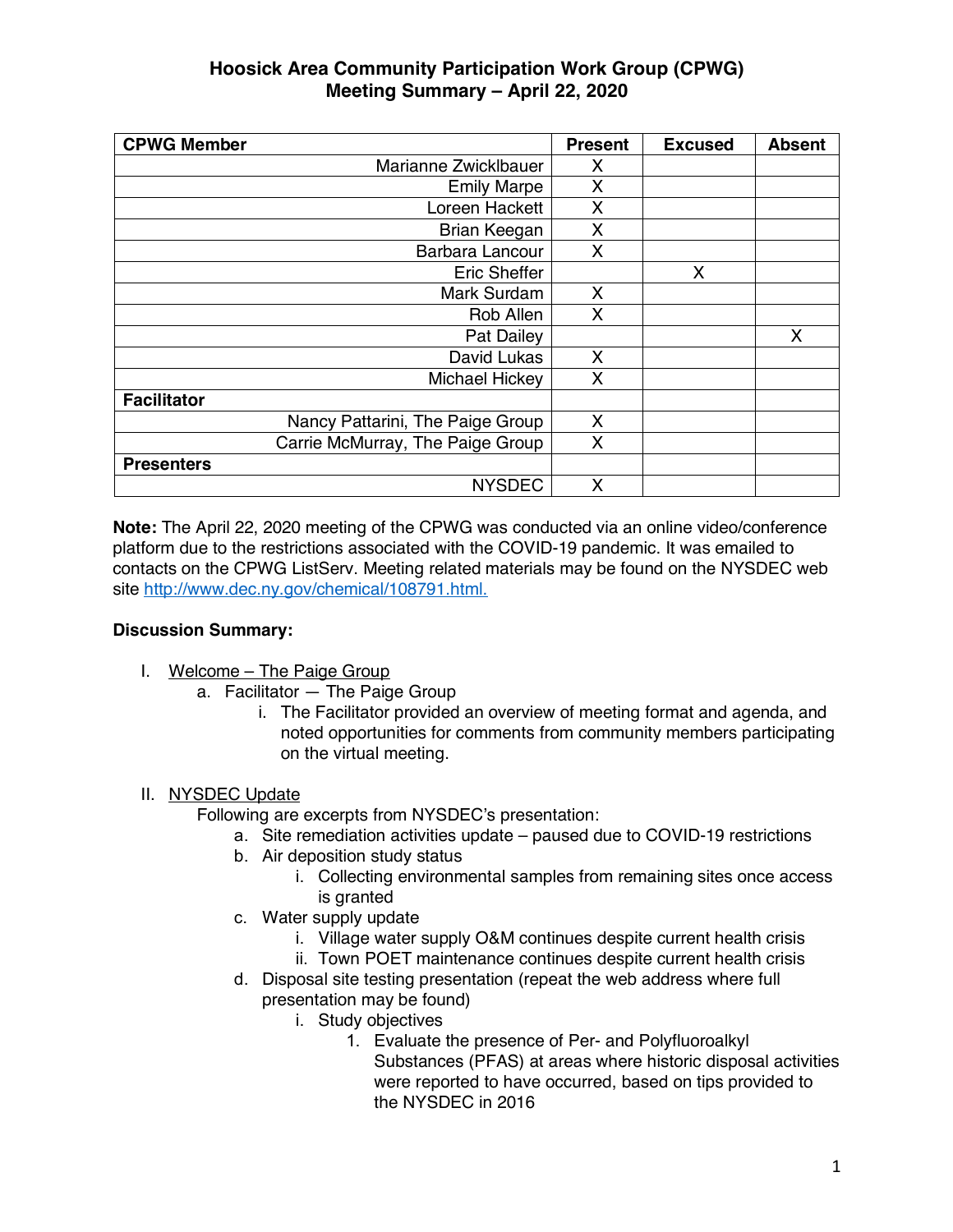- 2. Determine if a site characterization is necessary to further investigate nature and extent of contamination
- ii. Summary of findings
	- 1. PFOA was the most frequently detected compound
	- 2. Four PFAS were detected in greater than or equal to 20% of samples, (all matrices) including:
		- a. PFOS (8-chain)
		- b. PFHpA (7-chain)
		- c. PFHxA (6-chain)
		- d. PFNA (9-chain)
	- 3. PFBS (4-chain) detected in greater than 75% of groundwater and surface water samples
	- 4. PFUnA (11-chain) was detected in greater than 20% of soil and sediment samples
	- 5. Majority of elevated detections (those exceeding the groundwater screening level of 10 parts per trillion (ppt) or those substantially above-average detected concentration) were concentrated to a few select areas and were not widespread
	- 6. Groundwater: Sample locations with Total PFAS concentration greater than 500 ppt were limited to six of the 40 areas that were investigated
- iii. Next steps

To date, areas of concern that required further investigation were identified, and a supplement environmental assessment was completed in the Fall of 2019, which included:

- Further investigation of four properties that were selected based on preliminary sample results from the preliminary EA
- Stepped out from original sample locations with elevated concentrations to evaluate extent of contamination
- Sampled additional media types
- Evaluated types of PFAS detected in samples to determine nature of contamination and potential source

Next steps in the investigative process include:

- 1. Supplemental data to be evaluated upon validation by chemists
- 2. Complete further investigations, if necessary, to evaluate nature and extent of contamination within areas of concern
- 3. Prepare a general report summarizing all collected data based on this presentation
- e. CPWG Comments/Questions
	- i. Q: What is the status of a Community Air Screening Program for Hoosick Falls?

A: Community air screen tests have been conducted in other communities and the NYSDEC is exploring the feasibility of conducting one in Hoosick Falls. For more information, please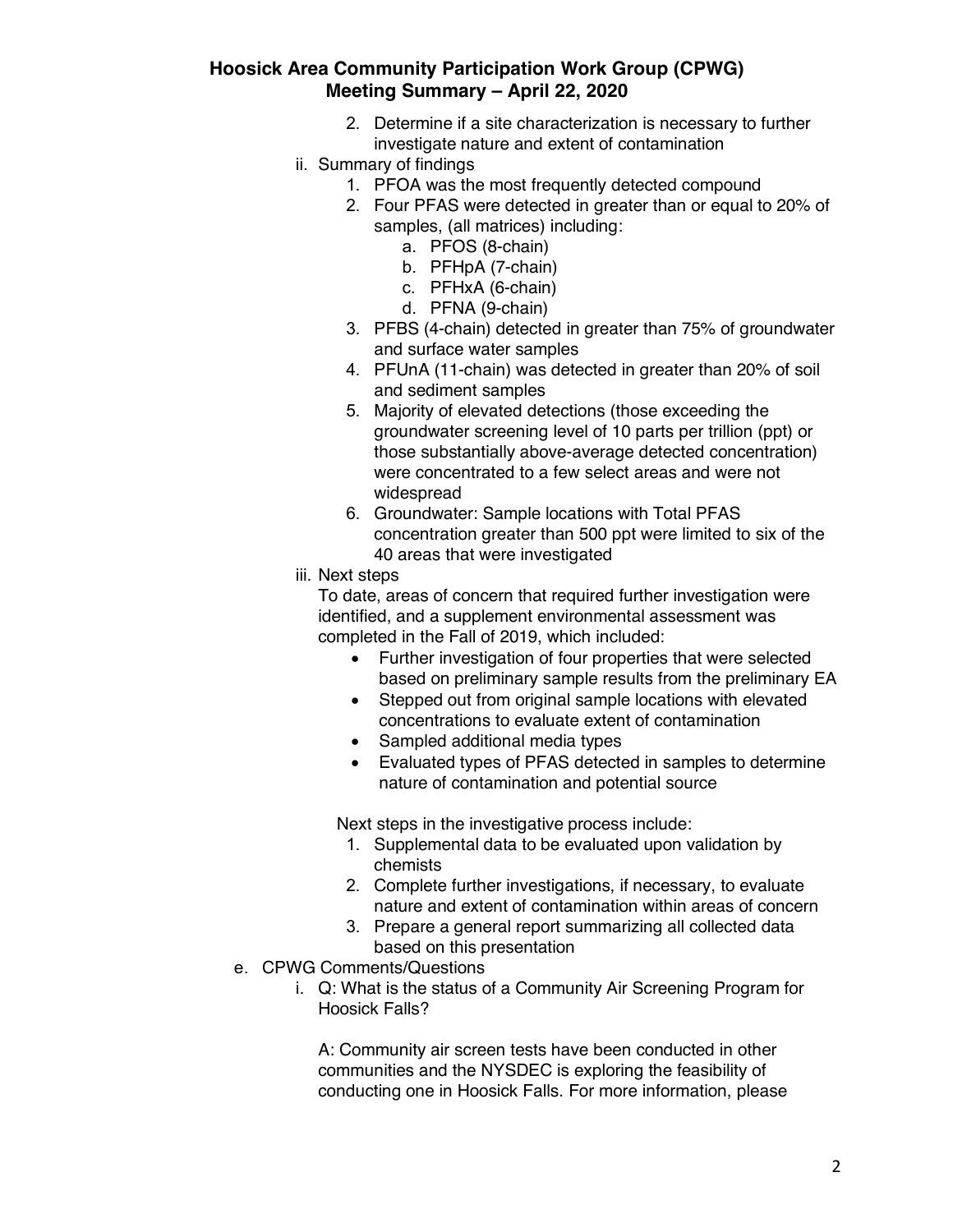review NYSDEC's Community Air Screen Program at: https://www.dec.ny.gov/public/81629.html

ii. Q: Did the disposal study eliminate all but four sites?

A: This was a preliminary screening study to identify sites that will be recommended for site characterization. The other 36 sites have not been eliminated.

iii. Q: Were the groundwater samples taken from village and/or town wells?

A: The samples were taken from temporary wells at selected locations, including some suggested by members of the community. At this preliminary screening phase, the purpose was to determine that chemicals were present at the locations. If a site goes to the site characterization phase, the source of the contamination will be determined, including whether it is the same as the POET source.

iv. Q: There seem to be high levels across the board. Does that indicate contamination at most of the sites?

A: PFAS were generally detected in most locations but there are locations that stood out as more significantly impacted. Some of the types of media in those specific locations appear more impacted by PFAS than others, which may represent a specific method of PFAS disposal or release. NYSDEC does not interpret the data as indicative of "high levels across the board" i.e. those locations that were targeted for sampling.

v. Q: Once this is further along, will a local representative be involved?

A: Yes Investigations will follow the same process as all other remedial investigations under Part 375. This includes outreach to local decision makers, as well as the issuing of fact sheets, and community notification.

- vi. Q: Were the property owners included in this study given their results?
	- A: Yes, all property owners were provided their own results.
- vii.Q: Will the report indicate where these sites are located?
	- A: The report will include a figure with general location information.
- viii. Q: When will the report be released?